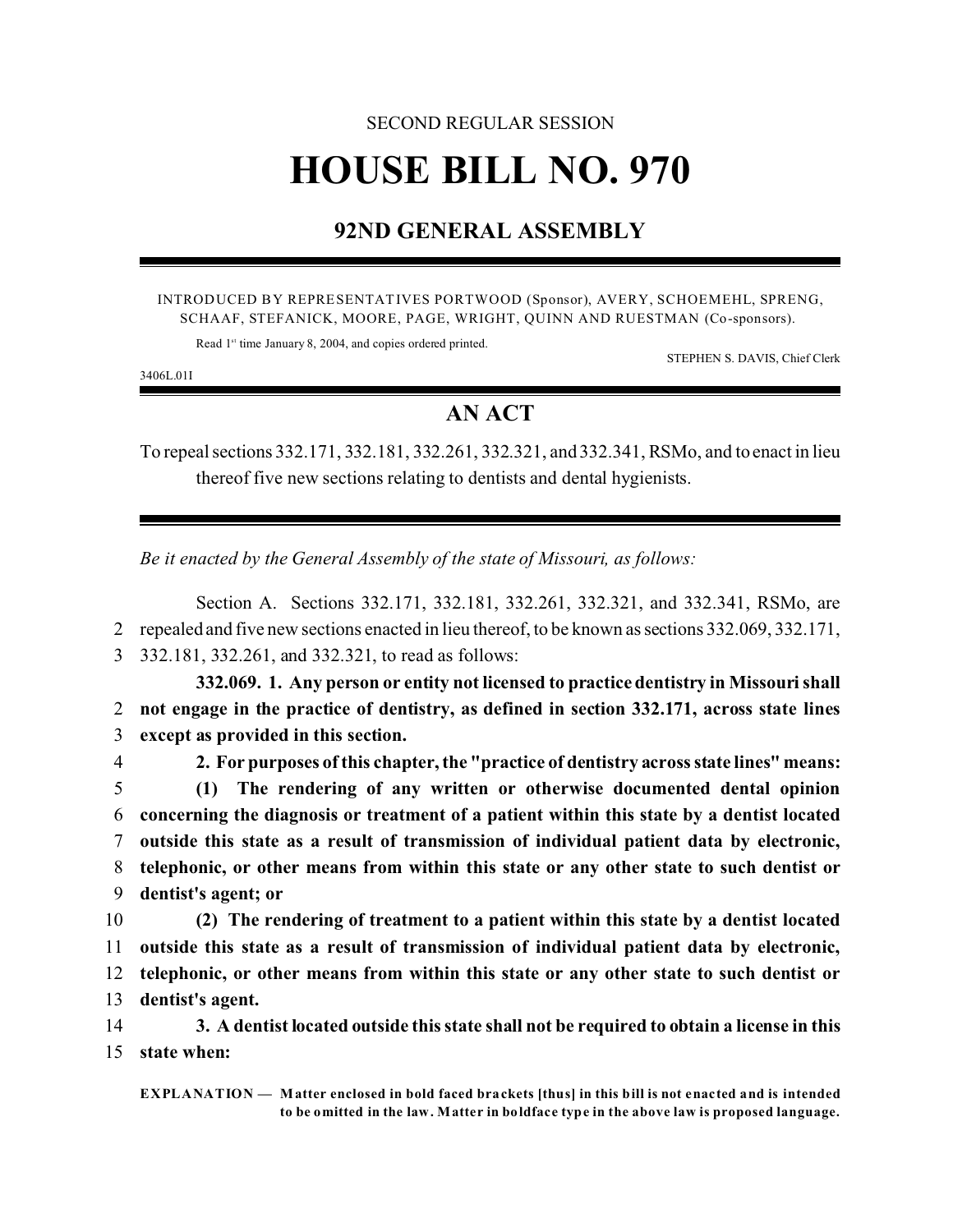**(1) A consultation is requested by a licensed dentist in this state who retains ultimate authority and responsibility for the diagnosis or treatment of a patient located within this state; and**

 **(2) The consultation request is not due to a contractual agreement to authorize or request consultations from a person or entity not licensed to practice dentistry in Missouri; or**

 **(3) Evaluating a patient or rendering an oral, written, or otherwise documented dental opinion when providing testimony or records for the purpose of any civil or criminal action before any judicial or administrative proceeding of this state or other forum in this state.**

332.171. 1. The board shall upon application **[**and without examination**]** issue a specialist's**[**certificate**] license** to any **[**registered and**]** currently licensed dentist in Missouri who has been certified in any specialty by an **[**American**] examining** board recognized by the American Dental Association**[**; but**].** Any such application shall be accompanied by the required **[**specialty**]** fee.

 2. Any **[**registered and**]** currently licensed dentist in Missouri who **has completed a dental specialty program accredited by the Council on Dental Accreditation but** is not eligible **[**to apply**] for specialty licensure** under subsection 1 **[**above**] of this section**, may apply to the board for **[**certification**] specialty licensure** in one of the **[**special areas approved**] specialty areas recognized** by the American Dental Association **[**for specialty practice**]**. Each such application shall be accompanied by the required **[**specialty**]** fee. The board shall establish by rule the minimum requirements for specialty **[**certification**] licensure** under this subsection. **The board shall issue a specialty license to an applicant under this subsection if the applicant meets the requirements of this subsection.**

 3. **[**An examination committee, appointed by the board, consisting of three dentists who have been certified by an American board approved by the American Dental Association as having met the standards set by that association for the specialty for which application is made, shall examine each applicant for a specialty at the time and place fixed by the board in a manner to thoroughly test his qualifications in the specialty applied for, and report to the board as to whether the applicant is qualified in the specialty.

 4. In the event any applicant fails to pass the examination and is reported by the examining committee as not qualified, he may upon application to the board be reexamined by the committee at such time and place as the board may specify, but any such applicant shall pay a reexamination fee equivalent to the specialty fee**] The board shall grant a license in one of the specialty areas recognized by the American Dental Association to a dentist who has been certified or licensed and is practicing in another state, province, or territory if the**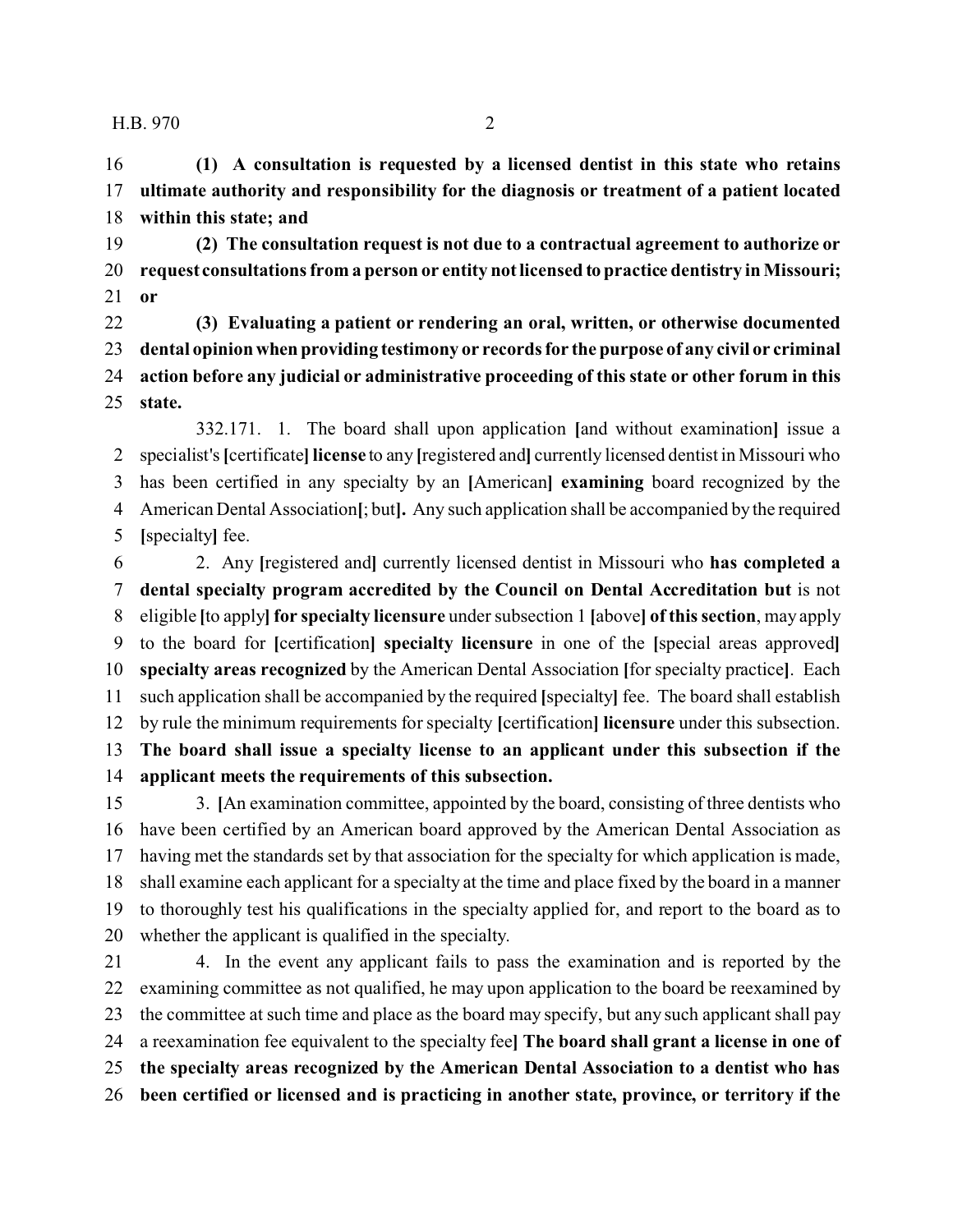**applicant meets the following requirements and the application is accompanied by the required fee:**

 **(1) The applicant currently holds a Missouri license to practice dentistry or obtains such license under sections 332.131 and 332.181, or under section 332.211;**

 **(2) The applicant meets the educational requirements for specialty licensure required of original applicants for specialty licensure in the state of Missouri as required in subsections 1 and 2 of this section;**

 **(3) The applicant meets such other minimum requirements for specialty licensure under this subsection as may be required by the board.**

 **4. The board may establish a committee for each American Dental Association recognized specialty applied for consisting of at least two dentists appointed by the board who hold valid Missouri specialty licenses in the recognized specialty and who are current diplomats of an American specialty board recognized by the American Dental Association. Each committee shall assist the board in evaluating an applicant for specialty licensure in the recognized specialty for which that committee was established and assume such other duties as established by rule of the board**.

 5. Each member of **[**each examining**] a specialty** committee appointed by the board as provided in this section shall receive as compensation an amount set by the board, not to exceed fifty dollars**[**,**]** for each day spent in the performance of his **or her** duties on the committee and each member shall be reimbursed for all actual and necessary expenses incurred in the performance of his **or her** duties.

 6. **[**The board shall issue to each applicant who has been recommended as qualified by the examining committee, as provided in subsection 3 of this section, a certificate of registration to practice dentistry in the specialty in which he has been so recommended.

 7. The board may also grant without examination a certificate of registration and a license in one of the specialty areas recognized by the American Dental Association to a dentist who has been so certified and/or licensed in another state, if the applicant meets the following requirements:

 (1) Applicant must either currently hold a Missouri license to practice dentistry or obtain one through the provisions of sections 332.131 and 332.181, or through the provisions of section 332.211;

 (2) Applicant must have taken and passed an examination equivalent to that given in Missouri and have been granted a specialty license in another state. It is the obligation of the applicant to provide proper documentation which must include the content and grades received in each portion of the examination and be certified by the state which administered the examination. Determination as to whether an examination taken in another state is equivalent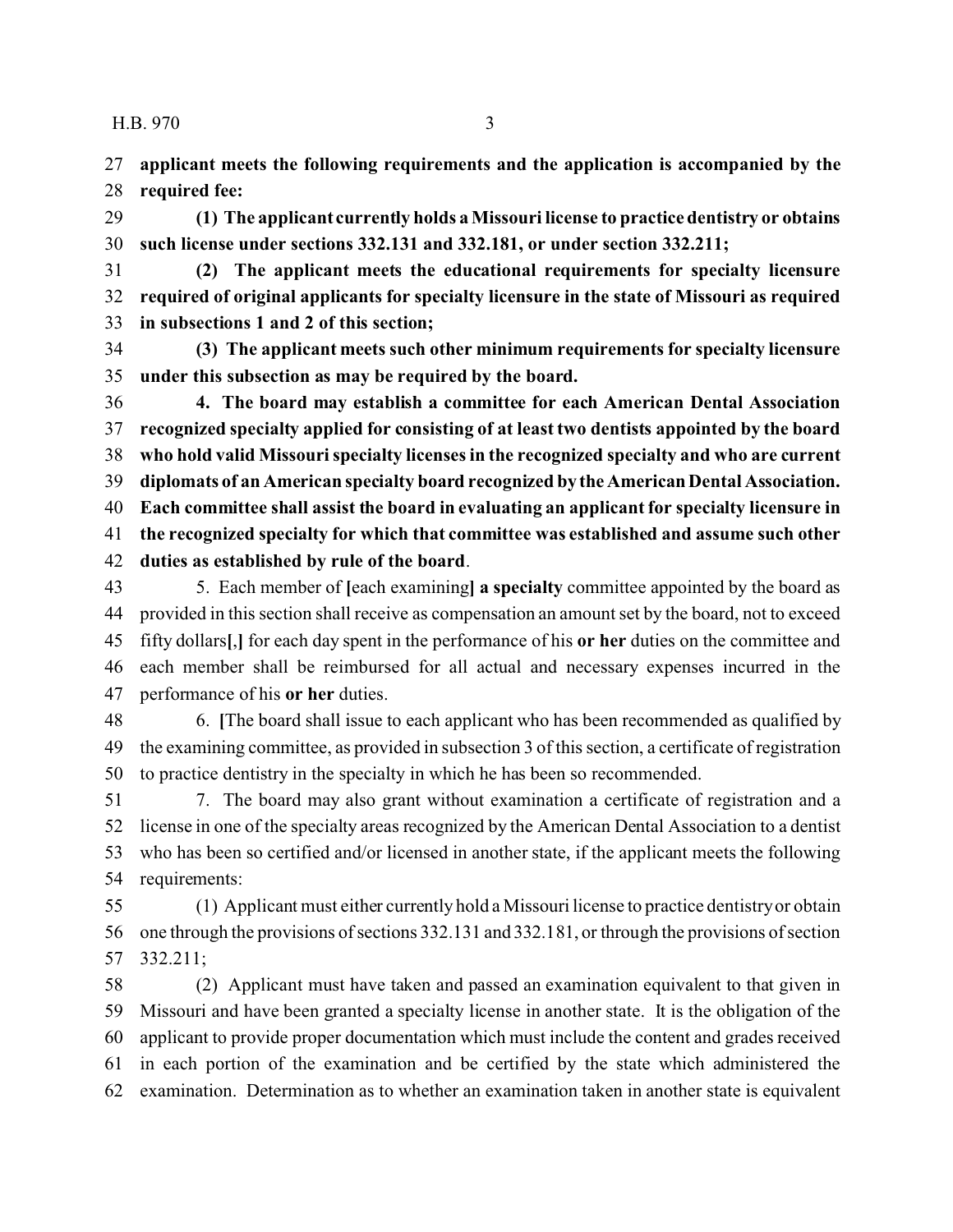to that given in Missouri will be made by the current Missouri specialty examining committee in the appropriate specialty area;

 (3) Applicant must have met the same educational requirements for certification and licensure under this subsection as required of original applicants in the state of Missouri, as established by rule by the board.

 8. All such certificates shall be subject to revocation and suspension for the causes set forth in section 332.321 and each certificate holder shall renew his regular license as provided in section 332.181 and shall pay the regular renewal fee provided therefor and shall also renew his specialty license and shall pay a specialty renewal fee**] All specialty licenses shall be subject to discipline for cause as set forth in section 332.321, and each specialty license holder shall renew his or her specialty license or licenses as provided for in section 332.181 and shall pay the renewal fee provided therefore.**

 **7. The board shall issue to each applicant who has been recommended as qualified by the specialty committee, as provided in subsection 4 of this section, a license to practice dentistry in the specialty for which he or she has been so recommended**.

332.181. 1. No person shall engage in the practice of dentistry in Missouri without having first secured a license as provided for in this chapter.

 2. Any person desiring a license to practice dentistry in Missouri shall **pay the required fee and** make application to the board on a form prescribed by the board pursuant to section 332.141. An application for licensure shall be active for one year after the date it is received by the board. The application becomes void if not completed within such one-year period.

 3. All persons once licensed to practice dentistry in Missouri shall renew his or her license to practice dentistry in Missouri on or before the license renewal date and shall display his or her license for each current licensing period in the office in which he or she practices or offers to practice dentistry.

 4. Effective with the licensing period beginning on December 1, 2002, a license shall be renewed every two years. **[**The board shall not renew the license of any dentist unless the licensee provides satisfactory evidence that he or she has completed fifty hours of continuing education within a two-year period.**] To renew a license, each dentist shall submit satisfactory evidence of completion of fifty hours of continuing education during the two- year period immediately preceding the renewal period. Each dentist shall maintain documentation of completion of the required continuing education hours as provided by rule. Failure to obtain the required continuing education hours, submit satisfactory evidence, or maintain documentation is a violation of section 332.321. As provided by rule,** the board may **waive and/or** extend the time requirements for completion of continuing education **[**up to six months**]** for reasons related to health, military service, foreign residency or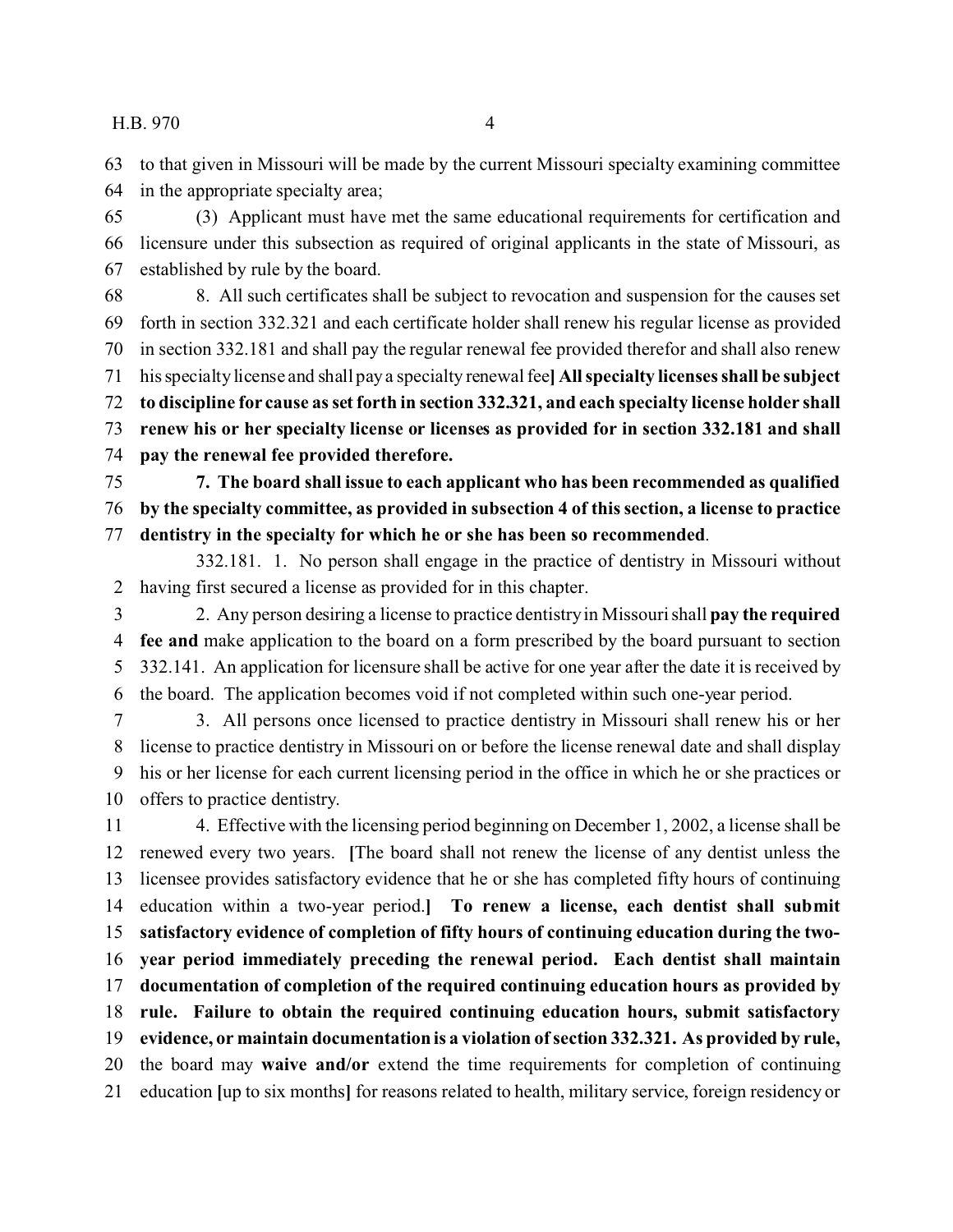for other good cause. All requests for **waivers and/or** extensions of time shall be made in writing and submitted to the board before the renewal date. **[**The board may waive the requirements for continuing education for retired or disabled dentists or for other good cause.**]**

 5. Any licensed dentist who fails to renew his or her license on or before the renewal date may apply to the board for renewal of his or her license within four years subsequent to the date of the license expiration**[**, provided that any such applicant shall pay a reinstatement fee for the license.

 6. The license of any dentist who fails to renew within four years of the time his or her license has expired shall be void. The dentist may reapply for a license, provided that, unless application is made pursuant to section 332.211, he or she shall pay the same fees and be examined in the same manner as an original applicant for licensure as a dentist. A currently licensed dentist in Missouri may apply to the board to be placed on an inactive list of dentists, and during the time his or her name remains on the inactive list, he or she shall not practice dentistry. If a dentist wishes to be removed from the inactive list, unless he or she applies pursuant to section 332.211, he or she shall apply for a current license and pay the license fees for the years between the date of the entry of his or her name on the inactive list and the date of issuance of his current license. If the dentist has been on the inactive list for more than four years, he or she shall be examined in the same manner as an original applicant for licensure as a dentist.

 7. A currently licensed dentist in Missouri who does not maintain a practice in this state or does not reside in this state may apply to the board to be placed on an out-of-state licensee list of dentists. Any dentist applying to be so licensed shall accompany his or her application with a fee not greater than the licensure fee for a licensee who maintains a practice in this state or who resides in this state. The required fee shall be established by the board, by rule, as with other licensing fees**]**. **To renew an expired license, the person shall submit an application for renewal, pay the renewal fee and renewal penalty fee as set by rule, and submit satisfactory evidence of completion of at least fifty hours of continuing education for each renewal period that his or her license was expired as provided by rule. The required hours must be obtained within four years prior to renewal. The license of any dentist who fails to renew within four years of the time his or her license has expired shall be void. The dentist may apply for a new license; provided that, unless application is made under section 332.321, the dentist shall pay the same fees and be examined in the same manner as an original applicant for licensure as a dentist.**

332.261. 1. No person shall engage in the practice of dental hygiene without having first secured a license as provided for in this chapter.

2. Any person desiring a license to practice dental hygiene in Missouri shall **pay the**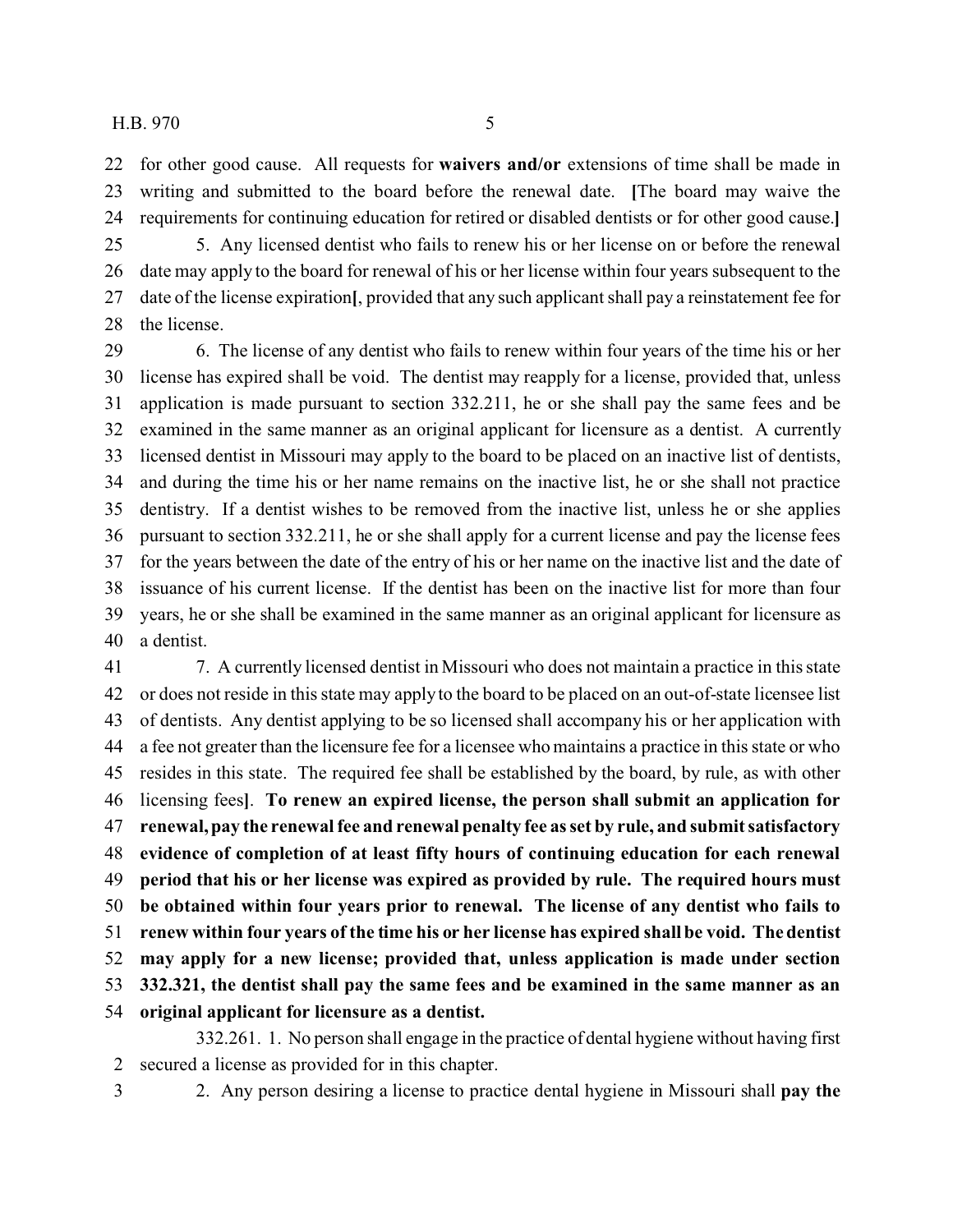**required fee and** make application to the board on a form prescribed by the board pursuant to section 332.241. An application for licensure shall be active for one year after the date it is received by the board. The application becomes void if not completed within such one-year period.

 3. All persons once licensed to practice as a dental hygienist in Missouri shall renew his or her license to practice on or before the renewal date and shall display his or her license for each current licensing period in the office in which he or she practices or offers to practice as a dental hygienist.

 4. Effective with the licensing period beginning on December 1, 2002, a license shall be renewed every two years. **[**The board shall not renew the license of any hygienist unless the licensee provides satisfactory evidence that he or she has completed thirty hours of continuing education within a two-year period.**] To renew a license, each dental hygienist shall submit satisfactory evidence of completion of thirty hours of continuing education during the two- year period immediately preceding the renewal period. Each dental hygienist shall maintain documentation of completion of the required continuing education hours as provided by rule. Failure to obtain the required continuing education hours, submit satisfactory evidence, or maintain documentation is a violation of section 332.321 and may subject the licensee to discipline. As provided by rule,** the board may **waive and/or** extend the time requirements for completion of the continuing education **[**up to six months**]** for reasons related to health, military service, foreign residency or for other good cause. All requests for **waivers and/or** extensions of time shall be made in writing and submitted to the board before the renewal date. **[**The board may waive the requirements for continuing education for retired or disabled hygienists or for other good cause.**]**

 5. Any licensed dental hygienist who fails to renew his or her license on or before the renewal date may apply to the board for renewal of his or her license within four years subsequent to the date of the license expiration**[**, provided that any such applicant shall pay a reinstatement fee for the license.

 6. The license of any dental hygienist who fails to renew within four years of the time that his or her license expired shall be void. The dental hygienist may apply for a new license, provided that, unless application is made pursuant to section 332.281, he or she shall pay the same fees and be examined in the same manner as an original applicant for licensure as a dental hygienist. A currently licensed dental hygienist in Missouri may apply to the board to be placed on an inactive list of dental hygienists, and during the time his or her name remains on the inactive list, he or she shall not practice as a dental hygienist. If a dental hygienist wishes to be removed from the inactive list, unless he or she applies pursuant to section 332.281, he or she shall apply for a current license and pay the license fees for the years between the date of the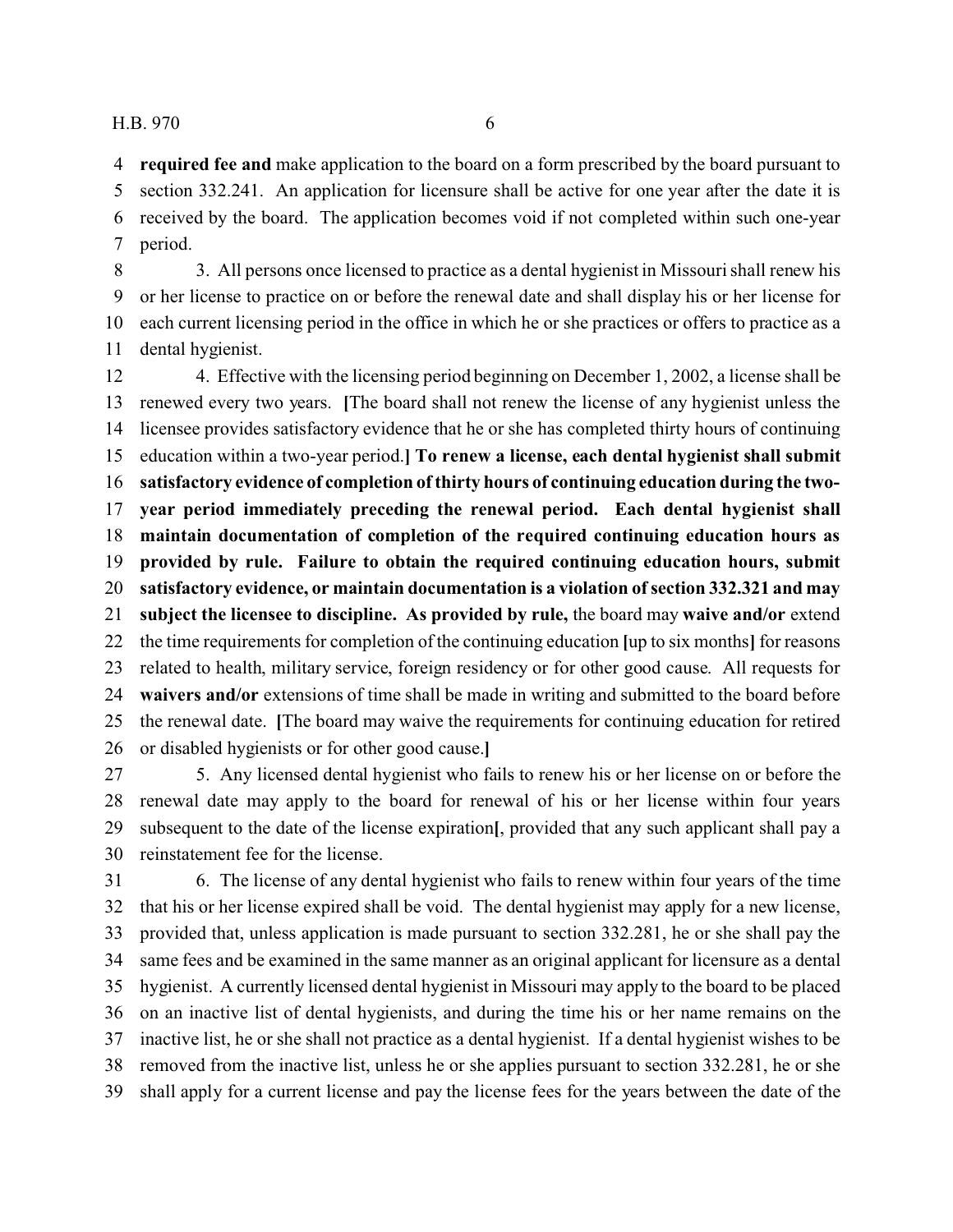- entry of his or her name on the inactive list and the date of issuance of his or her current license.
- If the dental hygienist has been on the inactive list for more than four years, he or she shall be
- examined in the same manner as an original applicant for licensure as a dental hygienist.

 7. A currently licensed dental hygienist in Missouri who does not practice in this state or who does not reside in this state may apply to the board to be placed on an out-of-state registration list of dental hygienists. Any dental hygienist applying to be so licensed shall accompany his or her application with a fee not greater than the license fee for a licensee who practices in this state or resides in this state. The required fee shall be established by the board, by rule, as with other licensing fees**]**. **To renew an expired license, the person shall submit an application for renewal, pay the renewal fee and renewal penalty fee as set by rule, and submit satisfactory evidence of completion of at least thirty hours of continuing education for each renewal period that his or her license was expired as provided by rule. The required hours must be obtained within four years prior to renewal. The license of any dental hygienist who fails to renew within four years of the time his or her license has expired shall be void. The dental hygienist may reapply for a license; provided that, unless application is made under section 332.281, the dental hygienist shall pay the same fees and be examined in the same manner as an original applicant for licensure as a dental hygienist.**

332.321. 1. The board may refuse to issue or renew a permit or license required pursuant to this chapter for one or any combination of causes stated in subsection 2 of this section or the board may, as a condition to issuing or renewing any such permit or license, require a person to submit himself or herself for identification, intervention, treatment or rehabilitation by the well-being committee as provided in section 332.327. The board shall notify the applicant in writing of the reasons for the refusal and shall advise the applicant of his or her right to file a complaint with the administrative hearing commission as provided by chapter 621, RSMo.

 2. The board may cause a complaint to be filed with the administrative hearing commission as provided by chapter 621, RSMo, against any holder of any permit or license required by this chapter or any person who has failed to renew or has surrendered his or her permit or license for any one or any combination of the following causes:

 (1) Use of any controlled substance, as defined in chapter 195, RSMo, or alcoholic beverage to an extent that such use impairs a person's ability to perform the work of any profession licensed or regulated by this chapter;

 (2) The person has been finally adjudicated and found guilty, or entered a plea of guilty or nolo contendere, in a criminal prosecution pursuant to the laws of any state or of the United States, for any offense reasonably related to the qualifications, functions or duties of any profession licensed or regulated pursuant to this chapter, for any offense an essential element of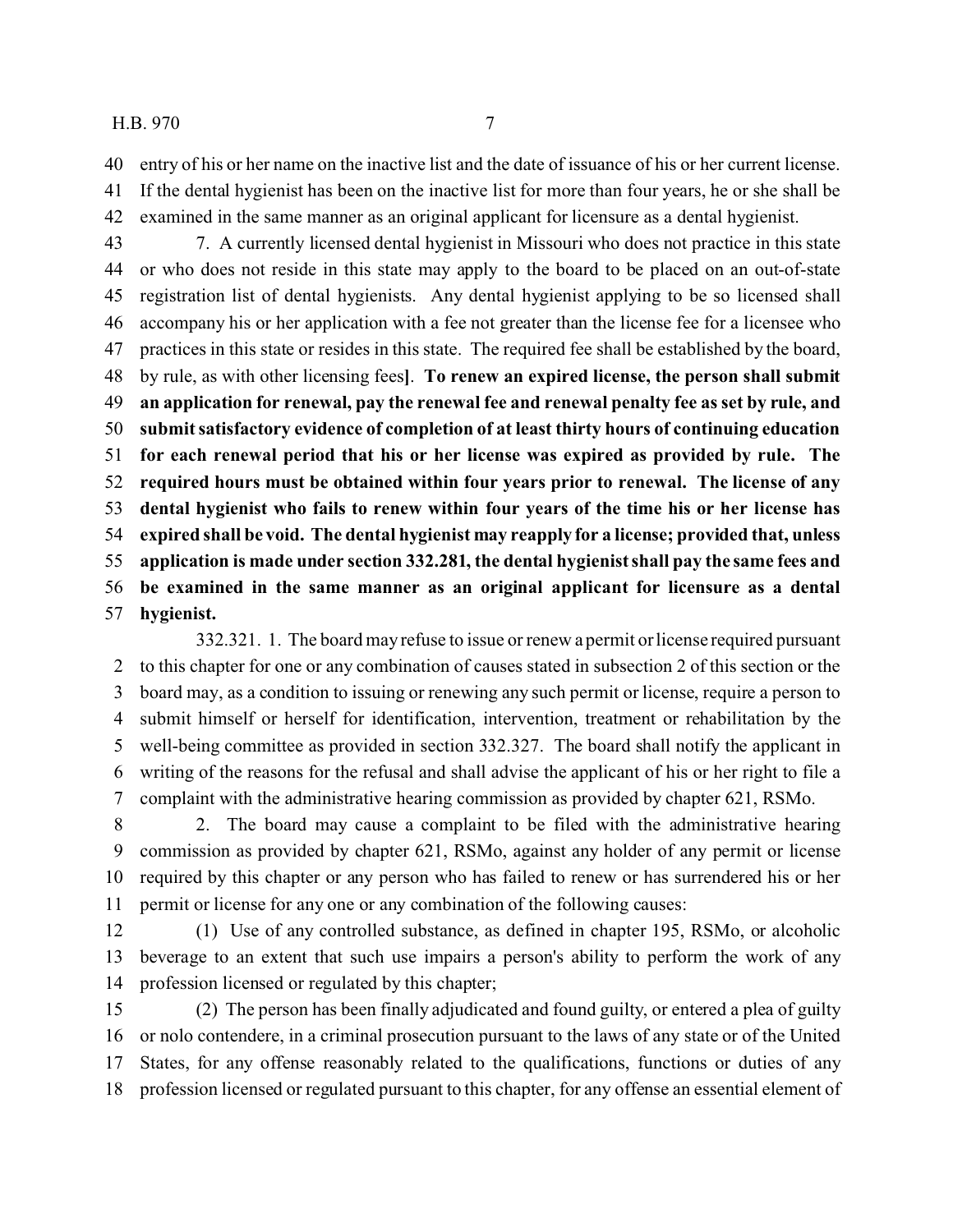which is fraud, dishonesty or an act of violence, or any offense involving moral turpitude, whether or not sentence is imposed;

 (3) Use of fraud, deception, misrepresentation or bribery in securing any permit or license issued pursuant to this chapter or in obtaining permission to take any examination given or required pursuant to this chapter;

 (4) Obtaining or attempting to obtain any fee, charge, tuition or other compensation by fraud, deception or misrepresentation; or increasing charges when a patient utilizes a third-party payment program; or for repeated irregularities in billing a third party for services rendered to a patient. For the purposes of this subdivision, irregularities in billing shall include:

 (a) Reporting charges for the purpose of obtaining a total payment in excess of that usually received by the dentist for the services rendered;

(b) Reporting incorrect treatment dates for the purpose of obtaining payment;

(c) Reporting charges for services not rendered;

 (d) Incorrectly reporting services rendered for the purpose of obtaining payment that is greater than that to which the person is entitled;

 (e) Abrogating the co-payment or deductible provisions of a third-party payment contract. Provided, however, that this paragraph shall not prohibit a discount, credit or reduction of charges provided under an agreement between the licensee and an insurance company, health service corporation or health maintenance organization licensed pursuant to the laws of this state; or governmental third-party payment program; or self-insurance program organized, managed or funded by a business entity for its own employees or labor organization for its members;

 (5) Incompetency, misconduct, gross negligence, fraud, misrepresentation or dishonesty in the performance of, or relating to one's ability to perform, the functions or duties of any profession licensed or regulated by this chapter;

 (6) Violation of, or assisting or enabling any person to violate, any provision of this chapter, or any lawful rule or regulation adopted pursuant to this chapter;

 (7) Impersonation of any person holding a permit or license or allowing any person to use his or her permit, license or diploma from any school;

 (8) Disciplinary action against the holder of a license or other right to practice any profession regulated by this chapter imposed by another state, province, territory, federal agency or country upon grounds for which discipline is authorized in this state;

 (9) A person is finally adjudicated incapacitated or disabled by a court of competent jurisdiction;

 (10) Assisting or enabling any person to practice or offer to practice, by lack of supervision or in any other manner, any profession licensed or regulated by this chapter who is not registered and currently eligible to practice pursuant to this chapter;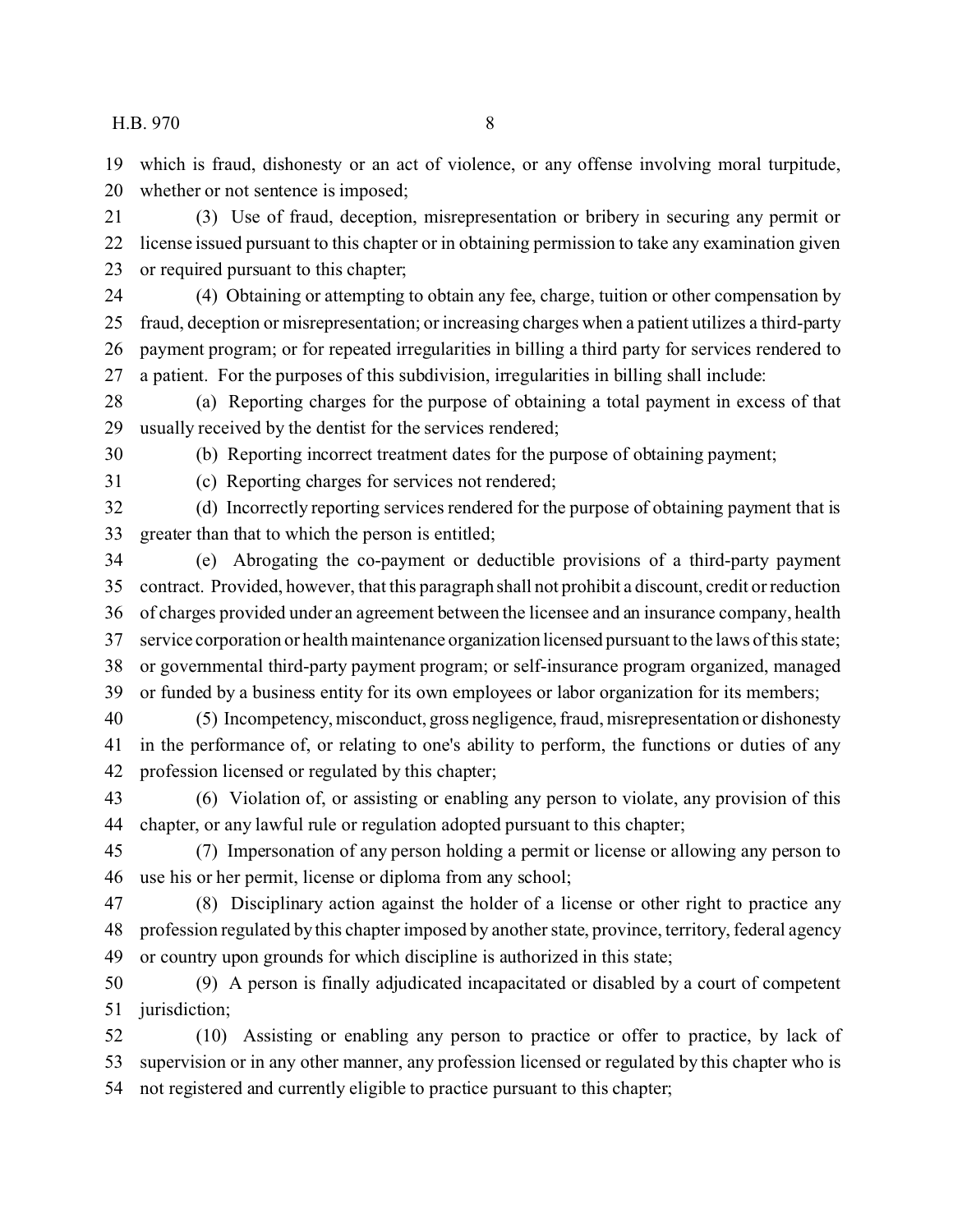(11) Issuance of a permit or license based upon a material mistake of fact;

 (12) Failure to display a valid certificate, permit or license if so required by this chapter or by any rule promulgated hereunder;

(13) Violation of any professional trust or confidence;

 (14) Use of any advertisement or solicitation that is false, misleading or deceptive to the general public or persons to whom the advertisement or solicitation is primarily directed. False, misleading or deceptive advertisements or solicitations shall include, but not be limited to:

 (a) Promises of cure, relief from pain or other physical or mental condition, or improved physical or mental health;

 (b) Any misleading or deceptive statement offering or promising a free service. Nothing herein shall be construed to make it unlawful to offer a service for no charge if the offer is announced as part of a full disclosure of routine fees including consultation fees;

 (c) Any misleading or deceptive claims of patient cure, relief or improved condition; superiority in service, treatment or materials; new or improved service, treatment or material; or reduced costs or greater savings. Nothing herein shall be construed to make it unlawful to use any such claim if it is readily verifiable by existing documentation, data or other substantial evidence. Any claim that exceeds or exaggerates the scope of its supporting documentation, data or evidence is misleading or deceptive;

 (d) Any announced fee for a specified service where that fee does not include the charges for necessary related or incidental services, or where the actual fee charged for that specified service may exceed the announced fee, but it shall not be unlawful to announce only the maximum fee that can be charged for the specified service, including all related or incidental services, modified by the term "up to" if desired;

 (e) Any announcement in any form including the term "specialist" or the phrase "limited to the specialty of" unless each person named in conjunction with the term or phrase, or responsible for the announcement, holds a valid Missouri certificate and license evidencing that the person is a specialist in that area;

 (f) Any announcement containing any of the terms denoting recognized specialties, or other descriptive terms carrying the same meaning, unless the announcement clearly designates by list each dentist not licensed as a specialist in Missouri who is sponsoring or named in the announcement, or employed by the entity sponsoring the announcement, after the following clearly legible or audible statement: "Notice: the following dentist(s) in this practice is (are) not licensed in Missouri as specialists in the advertised dental specialty(s) of ...........";

 (g) Any announcement containing any terms denoting or implying specialty areas that are not recognized by the American Dental Association;

(15) Violation of the drug laws or rules and regulations of this state, any other state or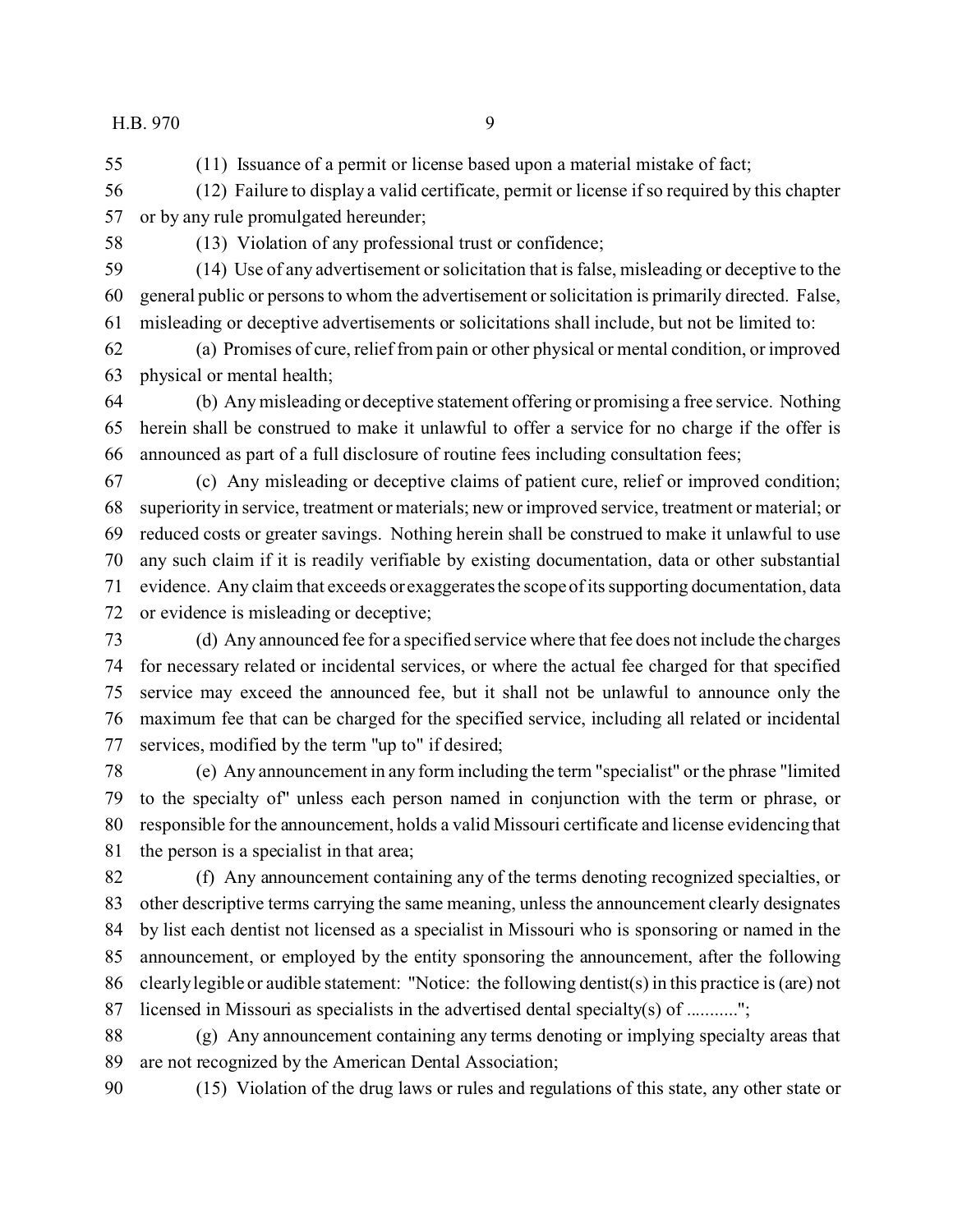the federal government;

 (16) Failure or refusal to properly guard against contagious, infectious or communicable diseases or the spread thereof;

 (17) Failing to maintain his or her office or offices, laboratory, equipment and instruments in a safe and sanitary condition;

 (18) Accepting, tendering or paying "rebates" to or "splitting fees" with any other person; provided, however, that nothing herein shall be so construed as to make it unlawful for a dentist practicing in a partnership or as a corporation organized pursuant to the provisions of chapter 356, RSMo, to distribute profits in accordance with his or her stated agreement;

 (19) Administering, or causing or permitting to be administered, nitrous oxide gas in any amount to himself or herself, or to another unless as an adjunctive measure to patient management;

 (20) Being unable to practice as a dentist, specialist or hygienist with reasonable skill and safety to patients by reasons of professional incompetency, or because of illness, drunkenness, excessive use of drugs, narcotics, chemicals, or as a result of any mental or physical condition. In enforcing this subdivision the board shall, after a hearing before the board, upon a finding of probable cause, require the dentist or specialist or hygienist to submit to a reexamination for the purpose of establishing his or her competency to practice as a dentist, specialist or hygienist, which reexamination shall be conducted in accordance with rules adopted for this purpose by the board, including rules to allow the examination of the dentist's, specialist's or hygienist's professional competence by at least three dentists or fellow specialists, or to submit to a mental or physical examination or combination thereof by at least three physicians. One examiner shall be selected by the dentist, specialist or hygienist compelled to take examination, one selected by the board, and one shall be selected by the two examiners so selected. Notice of the physical or mental examination shall be given by personal service or registered mail. Failure of the dentist, specialist or hygienist to submit to the examination when directed shall constitute an admission of the allegations against him or her, unless the failure was due to circumstances beyond his or her control. A dentist, specialist or hygienist whose right to practice has been affected pursuant to this subdivision shall, at reasonable intervals, be afforded an opportunity to demonstrate that he or she can resume competent practice with reasonable skill and safety to patients.

 (a) In any proceeding pursuant to this subdivision, neither the record of proceedings nor the orders entered by the board shall be used against a dentist, specialist or hygienist in any other proceeding. Proceedings pursuant to this subdivision shall be conducted by the board without the filing of a complaint with the administrative hearing commission;

(b) When the board finds any person unqualified because of any of the grounds set forth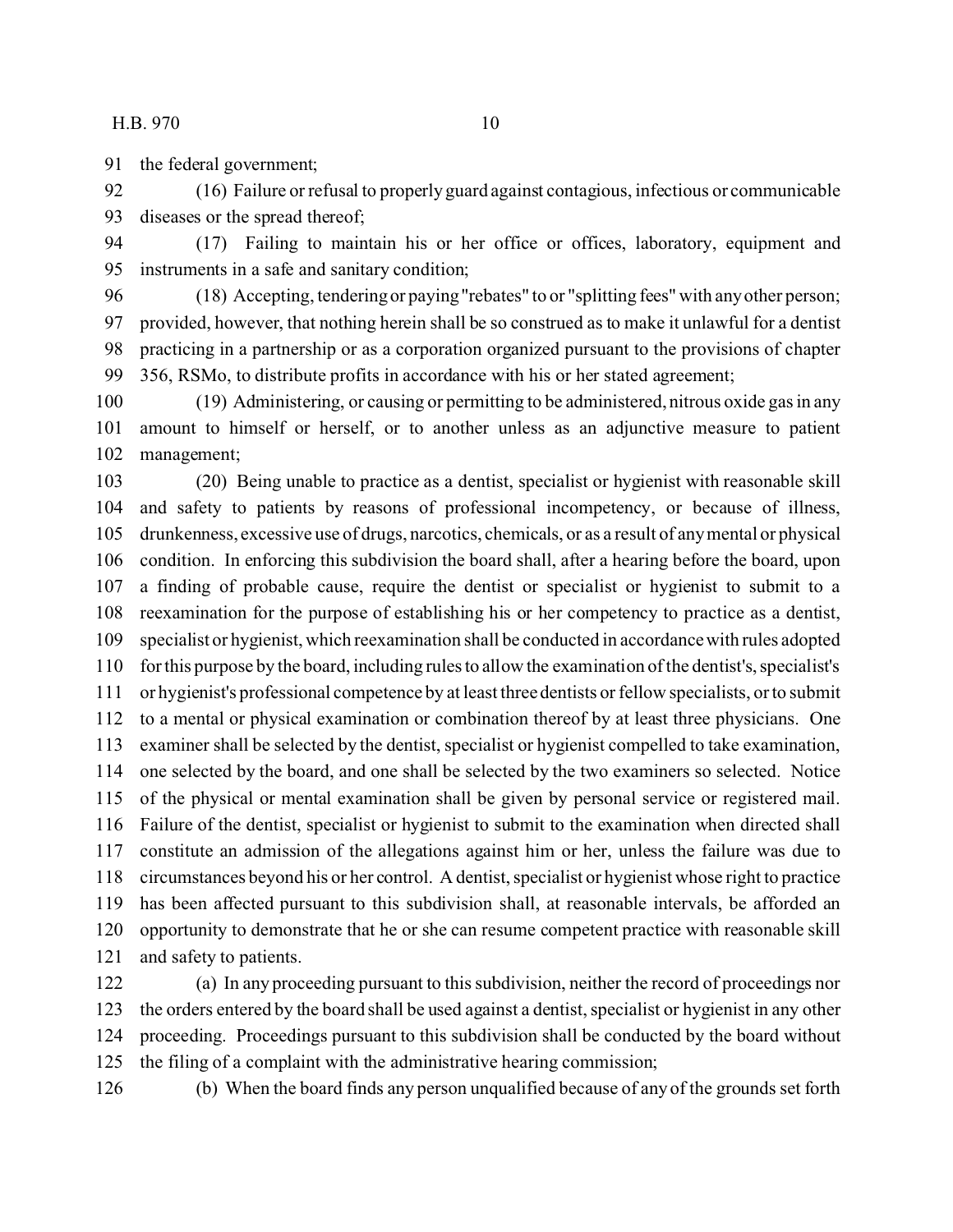in this subdivision, it may enter an order imposing one or more of the following: denying his or her application for a license; permanently withholding issuance of a license; administering a public or private reprimand; placing on probation, suspending or limiting or restricting his or her license to practice as a dentist, specialist or hygienist for a period of not more than five years; revoking his or her license to practice as a dentist, specialist or hygienist; requiring him or her to submit to the care, counseling or treatment of physicians designated by the dentist, specialist or hygienist compelled to be treated; or requiring such person to submit to identification, intervention, treatment or rehabilitation by the well-being committee as provided in section 332.327. For the purpose of this subdivision, "license" includes the certificate of registration, or license, or both, issued by the board.

 3. After the filing of such complaint, the proceedings shall be conducted in accordance with the provisions of chapter 621, RSMo. Upon a finding by the administrative hearing commission that the grounds, provided in subsection 2, for disciplinary action are met, the board may, singly or in combination:

 (1) Censure or place the person or firm named in the complaint on probation on such terms and conditions as the board deems appropriate for a period not to exceed five years; or

(2) Suspend the license, certificate or permit for a period not to exceed three years; or

 (3) Revoke the license, certificate, or permit. In any order of revocation, the board may provide that the person shall not apply for licensure for a period of not less than one year following the date of the order of revocation; or

 (4) Cause the person or firm named in the complaint to make restitution to any patient, or any insurer or third-party payer who shall have paid in whole or in part a claim or payment for which they should be reimbursed, where restitution would be an appropriate remedy, including the reasonable cost of follow-up care to correct or complete a procedure performed or one that was to be performed by the person or firm named in the complaint; or

 (5) Request the attorney general to bring an action in the circuit court of competent jurisdiction to recover a civil penalty on behalf of the state in an amount to be assessed by the court.

 4. **If the board concludes that a dentist or dental hygienist has committed an act or is engaging in a course of conduct that would be grounds for disciplinary action and constitutes a clear and present danger to the public health and safety, the board may file a complaint before the administrative hearing commission requesting an expedited hearing and specifying the conduct that gives rise to the danger and the nature of the proposed restriction or suspension of the dentist's or dental hygienist's license. Within fifteen days after service of the complaint on the dentist or dental hygienist, the administrative hearing commission shall conduct a preliminary hearing to determine whether the alleged conduct**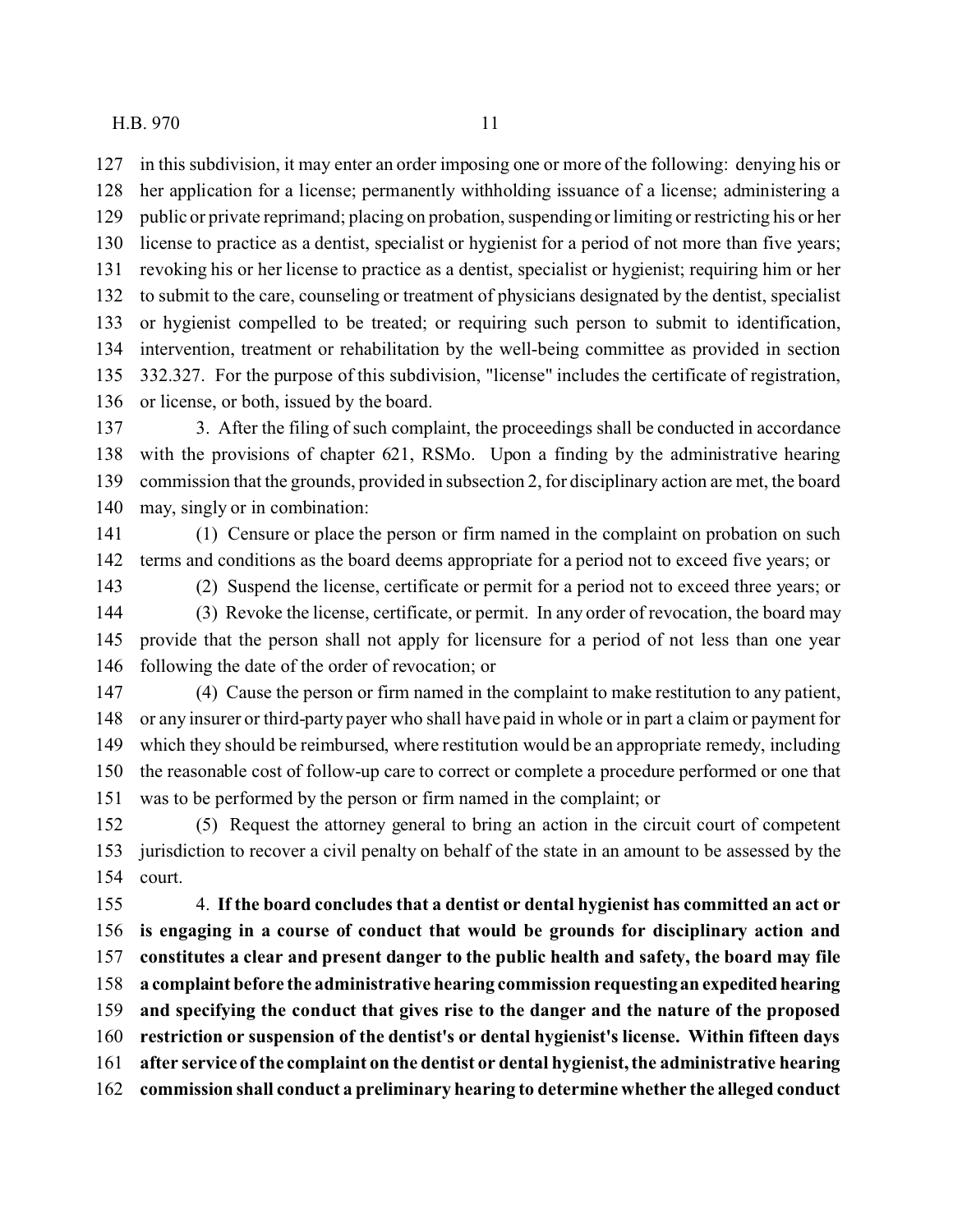**of the dentist or dental hygienist appears to constitute a clear and present danger to the public health and safety that justifies that the dentist's or dental hygienist's license be immediately restricted or suspended. The burden of proving that a dentist or dental hygienist is a clear and present danger to the public health and safety shall be upon the Missouri dental board. The administrative hearing commission shall issue its decision immediately after the hearing and shall either grant to the board the authority to suspend**

**or restrict the license or dismiss the action.**

 **5. If the administrative hearing commission grants temporary authority to the board to restrict or suspend a dentist's or dental hygienist's license, the dentist or dental hygienist named in the complaint may request a full hearing before the administrative hearing commission. A request for a full hearing shall be made within thirty days after the administrative hearing commission issues a decision. The administrative hearing commission shall, if requested by a dentist or dental hygienist named in the complaint, set a date to hold a full hearing under chapter 621, RSMo, regarding the activities alleged in the initial complaint filed by the board. The administrative hearing commission shall set the date for full hearing within ninety days from the date its decision was issued. Either party may request continuances, which shall be granted by the administrative hearing commission upon a showing of good cause by either party or consent of both parties. If a request for a full hearing is not made within thirty days, the authority to impose discipline becomes final and the board shall set the matter for hearing in accordance with section 621.110, RSMo.**

 **6. If the administrative hearing commission dismisses without prejudice the complaint filed by the board under subsection 4 of this section or dismisses the action based on a finding that the board did not meet its burden of proof establishing a clear and present danger, such dismissal shall not bar the board from initiating a subsequent action on the same grounds in accordance with this chapter and chapters 536 and 621, RSMo.**

 **7.** Notwithstanding any other provisions of section 332.071 or of this section, a currently licensed dentist in Missouri may enter into an agreement with individuals and organizations to provide dental health care, provided such agreement does not permit or compel practices that violate any provision of this chapter.

 **[**5.**] 8.** At all proceedings for the enforcement of these or any other provisions of this chapter the board shall, as it deems necessary, select, in its discretion, either the attorney general or one of the attorney general's assistants designated by the attorney general or other legal counsel to appear and represent the board at each stage of such proceeding or trial until its conclusion.

**[**6.**] 9.** If at any time when any discipline has been imposed pursuant to this section or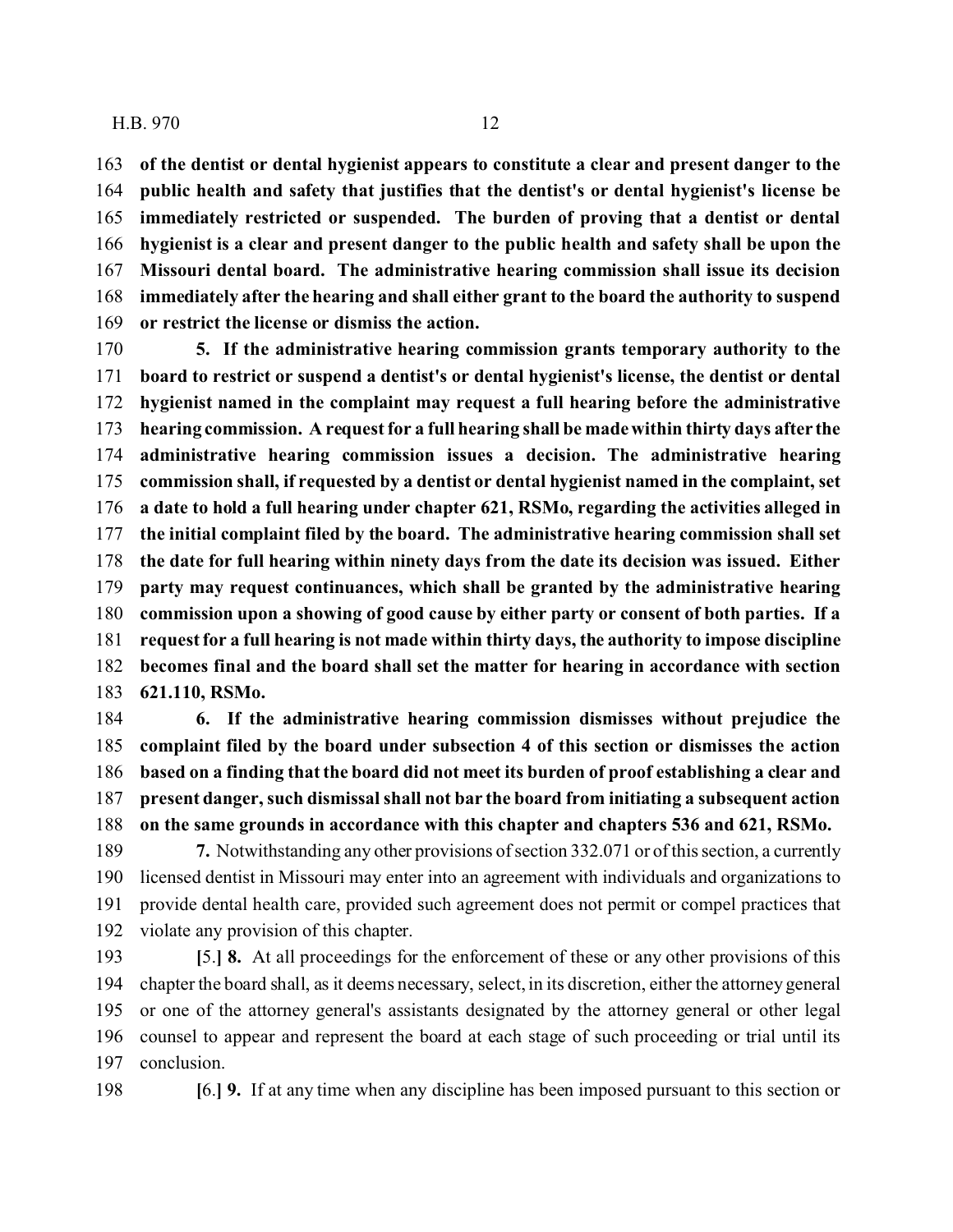pursuant to any provision of this chapter, the licensee removes himself or herself from the state

of Missouri, ceases to be currently licensed pursuant to the provisions of this chapter, or fails to

 keep the Missouri dental board advised of his or her current place of business and residence, the time of his or her absence, or unlicensed status, or unknown whereabouts shall not be deemed

or taken as any part of the time of discipline so imposed.

**[**332.341. 1. Any person or other entity who believes that a registered and licensed dentist or a registered and licensed dental hygienist has so acted or failed to act that his certificate of registration or license or both should, under the provisions of this chapter, be suspended or revoked, or who believes that any applicant for a certificate of registration or license to practice dentistry or to practice as a dental hygienist is not entitled thereto under the provisions of this chapter, may file a complaint with the secretary-treasurer of the board.

8 2. If the complaint so filed does not contain statements of fact which if true<br>9 would authorize, under the provisions of this chapter, suspension or revocation of the would authorize, under the provisions of this chapter, suspension or revocation of the accused's certificate or license, or does not contain statements of fact which if true would authorize, under the provisions of this chapter, the refusal to issue a certificate or license to an applicant, the board shall either forthwith dismiss the charge or the charges or, within its discretion, cause an investigation to be made of the charges contained in the complaint; after which investigation the board shall either dismiss the charge or charges or proceed against the accused by written complaint as hereinafter provided.

 3. If the complaint so filed contains statements of fact which if true would authorize, under the provisions of this chapter, the revocation or suspension of an accused's certificate or license, or both, the board shall cause an investigation to be made of the charge or charges contained in the complaint and unless the investigation discloses the falsity of the facts upon which the charge or charges in the complaint are based, the board shall file with and in the administrative hearing commission a written complaint against the accused setting forth the cause or causes for which his certificate of registration or license or both should be suspended or revoked. Thereafter the board shall be governed by and shall proceed in accordance with the provisions of chapter 621, RSMo.

 4. If the charges contained in the complaint filed with the board (after the investigation as aforesaid), if true, would constitute a cause or causes for which, under the provisions of this chapter, an accused's license should not be issued or renewed or a cause or causes for which under the provisions of this chapter a certificate of registration should not be issued, the board shall cause an investigation to be made of the charge or charges and unless the investigation discloses the falsity of the facts upon which the charge or charges contained in the complaint are based, the board shall refuse to permit an applicant to be examined upon his qualifications for licensure or shall refuse to issue a certificate or license or to renew a license, as the case may require.

5. The provisions of this section shall not be so construed as to prevent the